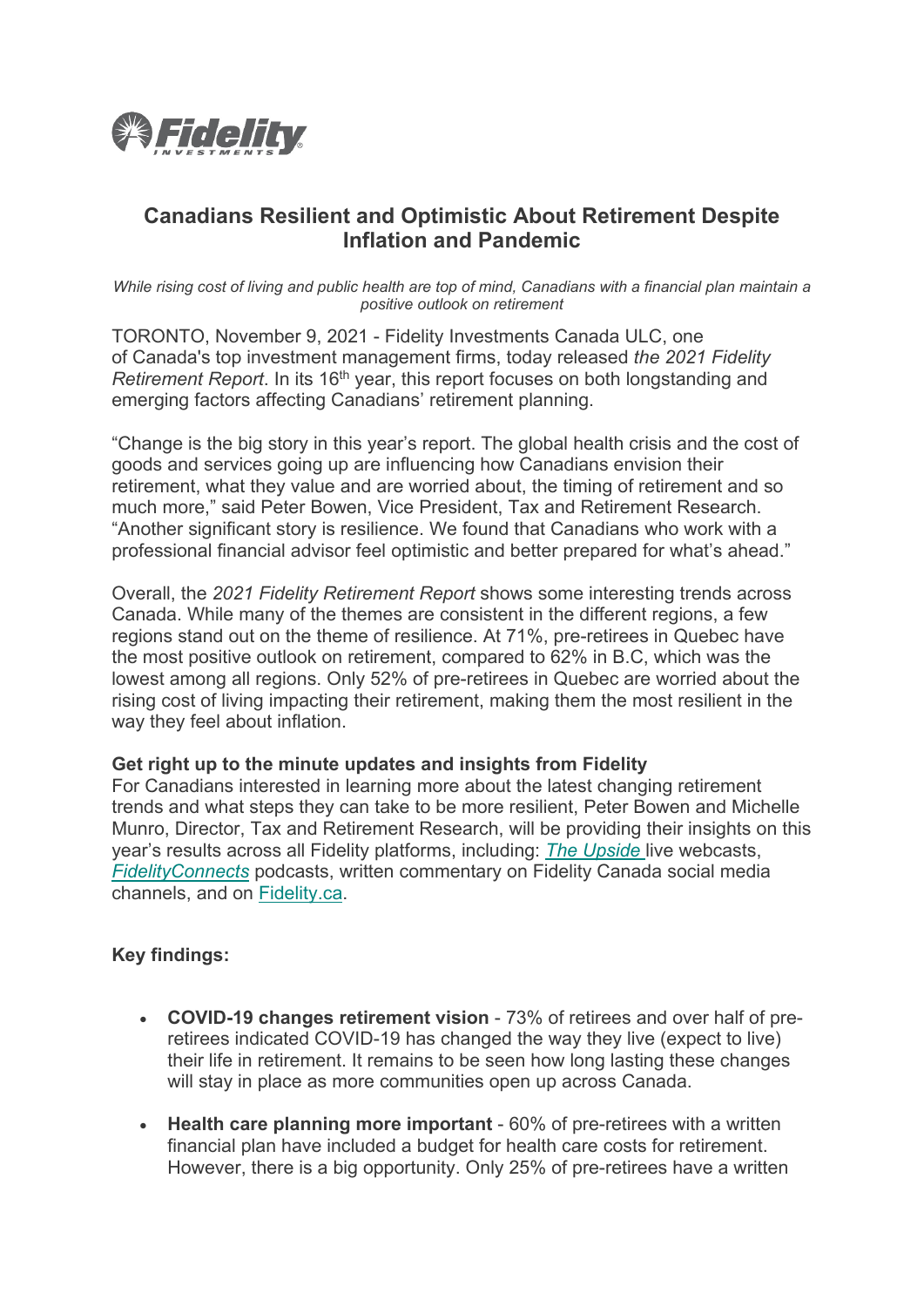financial plan, meaning there are still many Canadians who may not have considered health care in their plans.

- **Inflation now top of mind with regional variances -** Retirees are paying attention to inflation and how it might affect their current situation as well as their future plans and spending possibilities. More than half (56%) of surveyed pre-retirees are considering how the rising cost of living may affect their retirement plans. Interestingly, Canadians from B.C. approaching retirement are most worried about inflation (64%) while the same in Quebec are less concerned (52%)
- **Written financial plan a driver of confidence and optimism** 85% of preretirees with a written financial plan feel more prepared versus 46% of preretirees without a plan. 91% of pre-retirees with a plan have a positive outlook.
- **Value of advice** 86% of Canadians with a written financial plan worked with financial advisors, who remain the most popular and trusted source of advice.

"While themes like the pandemic, inflation and cost of living can dominate the news headlines, our research shows that regardless of the headwinds Canadians are facing, when you work with a professional financial advisor, you are more confident, prepared and less stressed about retirement planning," said Bowen.

For more information about *the 2021 Fidelity Retirement Report*, visit [www.fidelity.ca/retirement.](https://c212.net/c/link/?t=0&l=en&o=2841916-1&h=1219462980&u=https%3A%2F%2Fgo.fidelity.ca%2Fretirementsurvey&a=www.fidelity.ca%2Fretirement)

## **About the 2021 Fidelity Retirement Report**

Fidelity Canada is committed to helping Canadian's think about their retirement. As part of this commitment, Fidelity Canada conducts an annual survey of investors regarding retirement planning and publishes an annual report that summarizes timely insights that can help Canadians feel better prepared for retirement.

The 2021 Fidelity Retirement Report explores the role and value of financial advice in Canadian's retirement planning. Fidelity Canada surveyed 1,901 Canadians aged 45 and older online from August 1 to August 20, 2021. A disproportionate sample of pre-retirees and retirees was completed to allow for regional and gender analysis. The results were then weighted to reflect the National proportional distribution of those 45 years of age and older based on Statistics Canada census data. Were a probability sample of this size to be taken, it would yield results accurate to +/- 2.2 percentage points, 19 times out of 20.

## **About Fidelity Investments Canada ULC**

At Fidelity, our mission is to build a better future for Canadian investors and help them stay ahead. We offer investors and institutions a range of innovative and trusted investment portfolios to help them reach their financial and life goals.